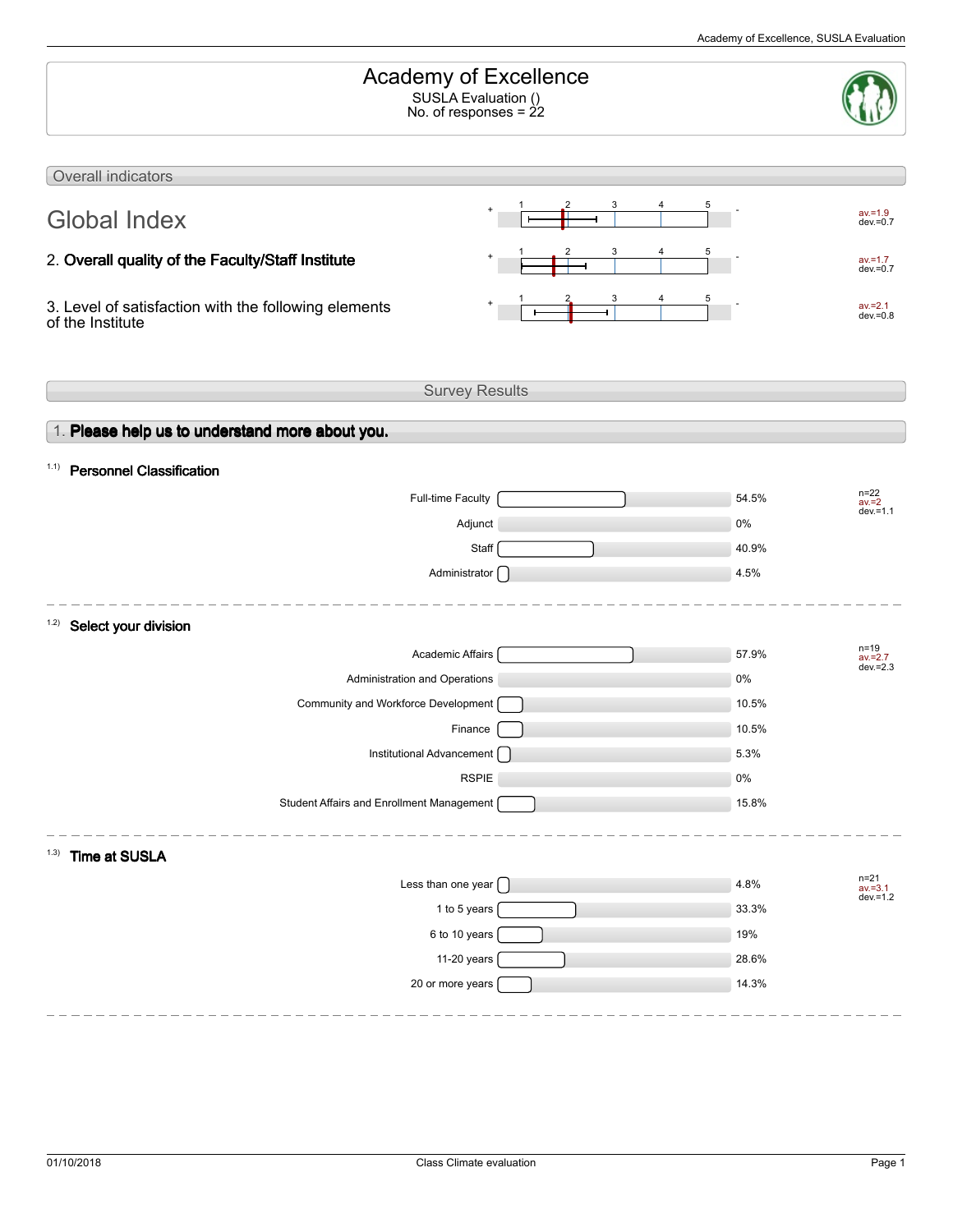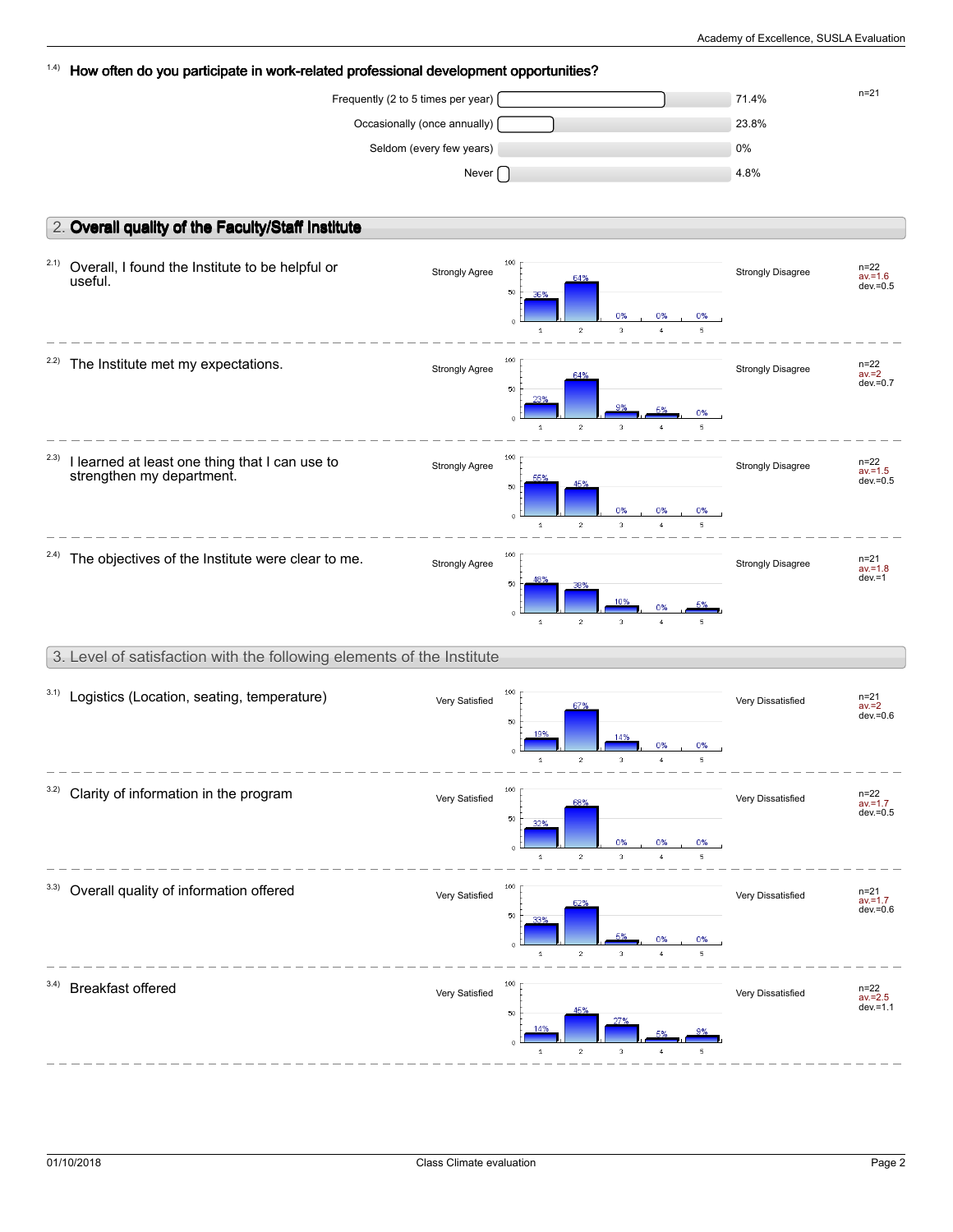

# 4. Additional Comments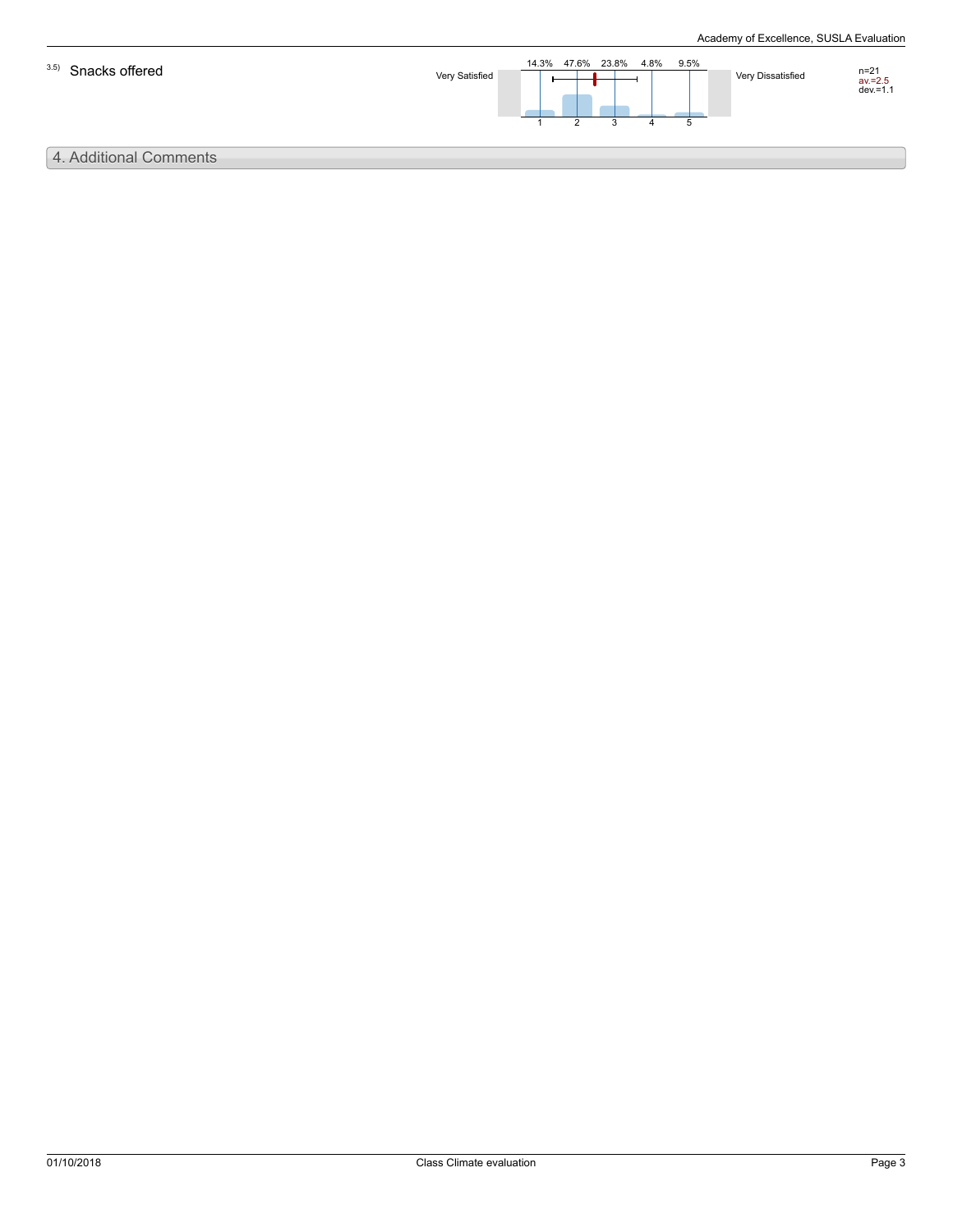|   |       | っ     | 3  |      |      |
|---|-------|-------|----|------|------|
| x |       |       |    |      |      |
|   | 87.5% | 12.5% | 0% | 0%   | 100% |
| 2 | 61.5% | 30.8% | 0% | 7.7% | 100% |
| 3 | 0%    | 0%    | 0% | 0%   | 0%   |
|   | 0%    | 0%    | 0% | 0%   | 0%   |
| 5 | 0%    | 0%    | 0% | 0%   | 0%   |
|   | 71.4% | 23.8% | 0% | 4.8% | 100% |

- 1: Strongly Agree
- 2: Agree
- 3: Neutral
- 4: Disagree

y x 0% 20% 40% 60% 80% 100% 1 1 2 2 1  $\frac{4}{2}$ 3 4 5

### x: Overall, I found the Institute to be helpful or useful. y: **How often do you participate in work-related professional development opportunities?**

- 1: Frequently (2 to 5 times per year)
- 2: Occasionally (once annually)
- 3: Seldom (every few years) 4: Never

5: Strongly Disagree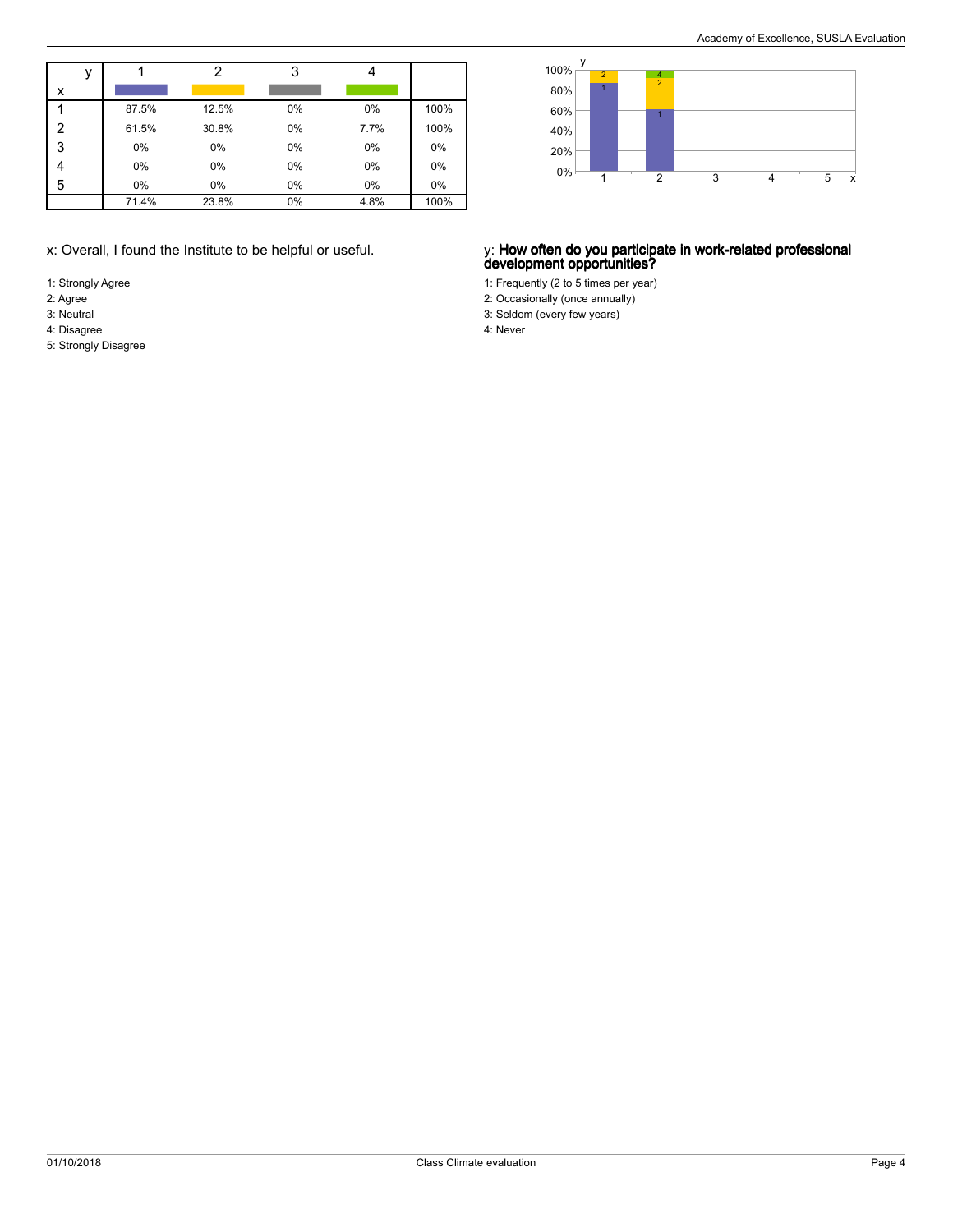# Profile

Name of the course: (Name of the survey)

Subunit: RSPIE - Academy of Excellence Name of the instructor: Academy of Excellence SUSLA Evaluation

Values used in the profile line: Mean

# 2. **Overall quality of the Faculty/Staff Institute**

|      | 2.1) Overall, I found the Institute to be helpful or<br>useful.             | <b>Strongly Agree</b> |  | Strongly<br><b>Disagree</b> | $n = 22$ | $av = 1.6$ md=2.0 dev $= 0.5$    |
|------|-----------------------------------------------------------------------------|-----------------------|--|-----------------------------|----------|----------------------------------|
| 2.2) | The Institute met my expectations.                                          | <b>Strongly Agree</b> |  | Strongly<br><b>Disagree</b> | $n = 22$ | $av = 2.0$ md= $2.0$ dev $= 0.7$ |
| 2.3) | I learned at least one thing that I can use to<br>strengthen my department. | <b>Strongly Agree</b> |  | Strongly<br><b>Disagree</b> | $n = 22$ | $av = 1.5$ md=1.0 dev.=0.5       |
| 2.4) | The objectives of the Institute were clear to me.                           | <b>Strongly Agree</b> |  | Strongly<br>Disagree        | $n=2$    | $av.=1.8$ md=2.0 dev.=1.0        |

## 3. Level of satisfaction with the following elements of the Institute

| 3.1) | Logistics (Location, seating, temperature) | Very Satisfied |  | Very<br><b>Dissatisfied</b> | $n = 21$ | $av = 2.0$ md= $2.0$ dev $= 0.6$ |
|------|--------------------------------------------|----------------|--|-----------------------------|----------|----------------------------------|
| 3.2) | Clarity of information in the program      | Very Satisfied |  | Very<br><b>Dissatisfied</b> | $n = 22$ | $av.=1.7$ md=2.0 dev.=0.5        |
| 3.3) | Overall quality of information offered     | Very Satisfied |  | Very<br>Dissatisfied        | $n = 21$ | $av = 1.7$ md=2.0 dev=0.6        |
| 3.4) | Breakfast offered                          | Very Satisfied |  | Very<br><b>Dissatisfied</b> | $n = 22$ | $av.=2.5$ md=2.0 dev.=1.1        |
| 3.5) | Snacks offered                             | Very Satisfied |  | Very<br>Dissatisfied        | $n = 21$ | $av = 2.5$ md= $2.0$ dev $= 1.1$ |